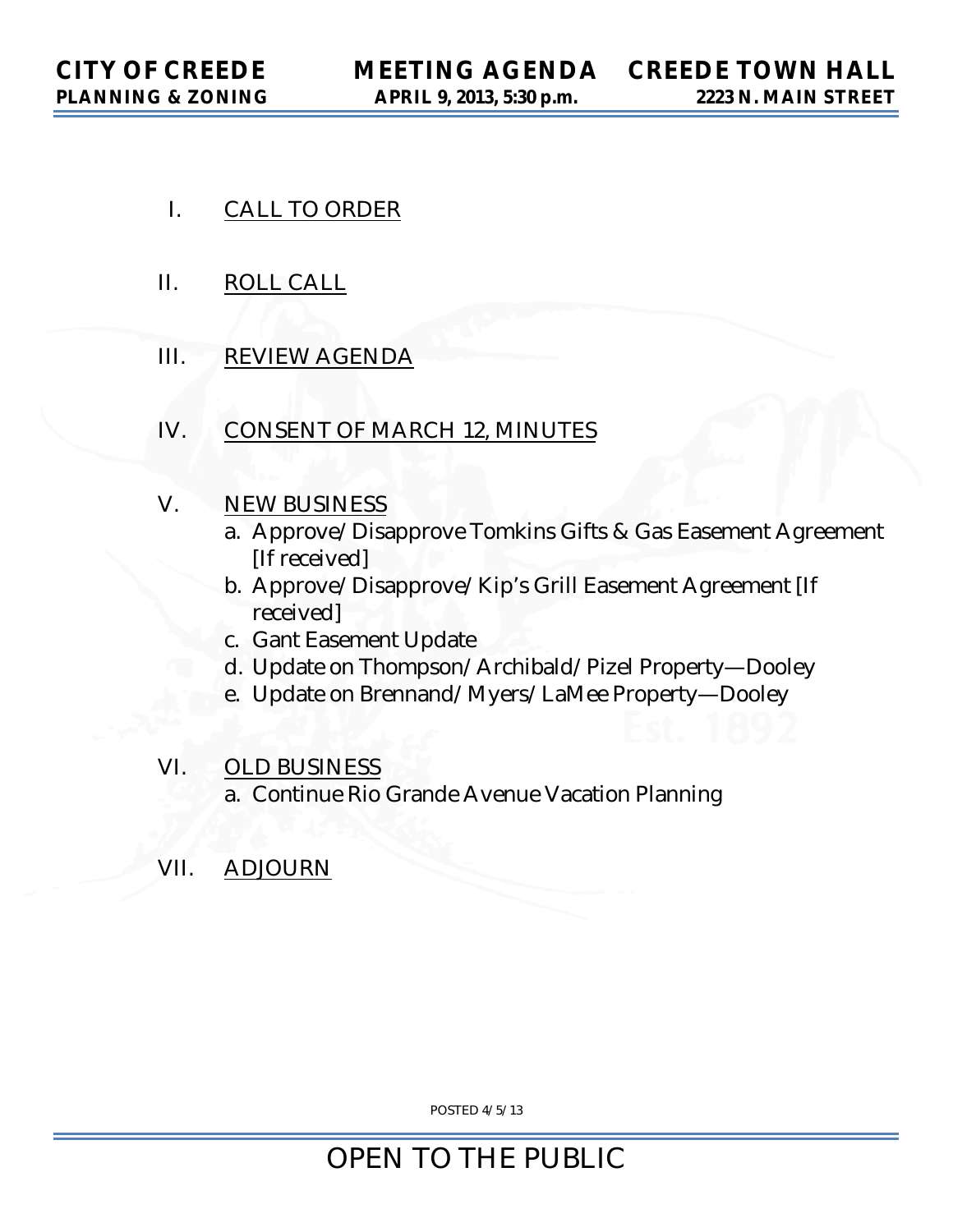# **PLANNING & ZONING COMMISSION CITY OF CREEDE, COLORADO – A TOWN March 12, 2013**

#### REGULAR MEETING

 The Planning and Zoning Commission of the City of Creede – a Town, County of Mineral, State of Colorado, met in the Creede Town Hall at the hour of 5:30 p.m. There being present at the call of the roll the following persons:

| <b>COMMISSIONERS PRESENT:</b> | Rex Shepperd, Avery Augur, Eric Grossman, Kay Wyley, Lauri Jordan |
|-------------------------------|-------------------------------------------------------------------|
| <b>COMMISSIONERS ABSENT:</b>  | <b>Frank Freer</b>                                                |

| Commission Chair Augur, presiding, declared a quorum present: |                            |
|---------------------------------------------------------------|----------------------------|
| Those members of staff also present were as follows:          | Clyde Dooley, Town Manager |
|                                                               | Randi DePriest, Town Clerk |

#### AGENDA

 Town Manager Dooley requested that direction on a commercial business building permit be added to New Business item a. Commission Chair Augur asked that his resignation be added as item VII. Commissioner Shepperd moved and Commissioner Jordan seconded to approve the agenda as amended. The vote was unanimous. Commission Chair Augur declared the motion carried.

## CONSENT OF FEBRUARY 12, 2013 MINUTES

 A correction was made to the February 12, 2013 meeting. Commissioner Jordan moved and Commissioner Freer seconded to approve the February 12, 2013 minutes as amended. The vote was unanimous. Commission Chair Augur declared the motion carried.

#### NEW BUSINESS

REVIEW + ACTION/DIRECTION COMMERCIAL BUILDING PERMIT—WHITMORE FINANCIAL REMODEL BUILDING PERMIT 13-02

 Debbie & Paul Whitmore were in attendance and the remodel of their newly acquired property was discussed. Questions were asked and answered. Commissioner Shepperd moved and Commissioner Jordan seconded to direct Manager Dooley to process Commercial Building Permit 13-02 for Whitmore Financial by Creede Building Inspector Review. The vote was unanimous. Commission Chair Augur declared the motion carried.

## DISCUSSION/LEGAL ADVICE ON EASEMENT AGREEMENTS

 Town Associate Attorney Merideth VanHorn was available to answer questions and define whether an Easement Agreement or an Encroachment Agreement should be used for Creede Gifts & Gas and Kip's Grill. She explained that the two documents basically achieved the same thing, but that an Easement Agreement generally held more weight with a lending institution or a title company because it gets recorded and is part of the property title. The Commission discussed the Agreements and directed Manager Dooley and Attorney VanHorn to proceed by drafting an Easement Agreement for the properties to consider at the April meeting.

#### GANT EASEMENT DISCUSSION

 Manager Dooley informed the Commission that Evelyn Gant requested that the Easement Agreement the City held on her property be terminated as it is no longer used. Dooley clarified where the easement was. Commissioner Jordan moved and Commissioner Freer seconded to recommend that the Board of Trustees relinquish the easement on Evelyn Gant's property at 1 Silver Drive. The vote was unanimous. Commission Chair Augur declared the motion carried.

## UPDATE ON THOMPSON/PIZEL/ARCHIBALD RE-PLAT

 Manager Dooley explained that the boundary issues had been resolved and that the due process would be scheduled at the upcoming Board of Trustees meeting.

## UPDATE ON BRENNAND/MYERS/LAMEE PROPERTY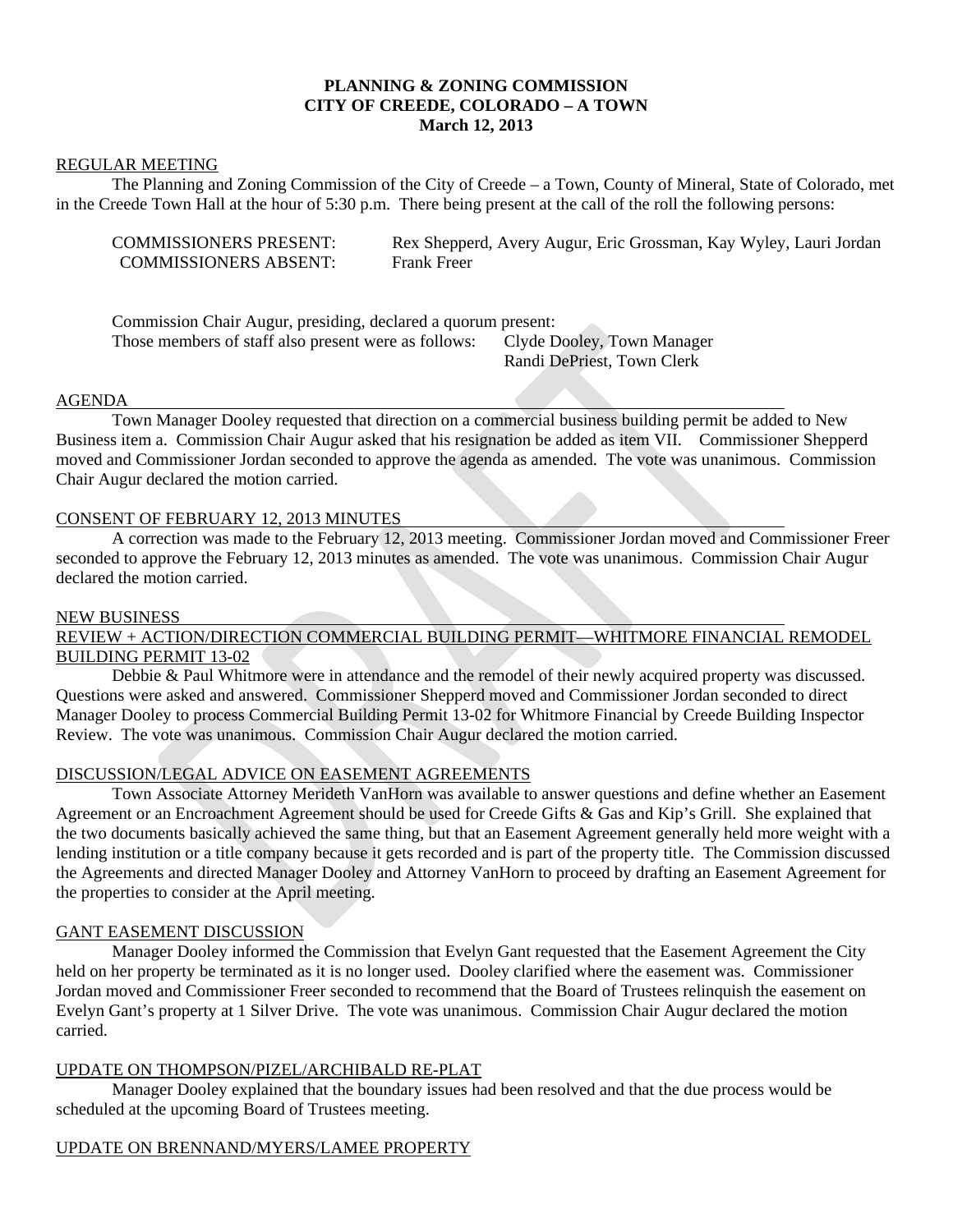Dooley informed the commission that the county commissioners were preparing a Commissioner's Deed for a Quit Claim Deed on the adjacent properties so the replat could move forward with a Boundary Agreement.

### ONGOING DISCUSSION

## RAILROAD RIGHT-OF-WAY – RIO GRANDE AVENUE PARKING LOT & VACATION

 Commission Chair Augur presented a Master Plan for the Railroad Right-of-Way. He explained that he had prepared the document in preparation for his resignation in hopes that the work would continue on the Rio Grande Avenue Vacation. He notated what process needed to be followed along each boundary line and addressed what each different boundary issue may look like. The Commission discussed the Master Plan and agreed that, while it may not be possible to follow it exactly, it would be an excellent guide for the upcoming process. Commissioner Freer moved and Commissioner Jordan seconded to recommend approval of the Master Plan of the Railroad Right-of-Way for use in future planning of the area. The vote was unanimous. Commission Chair Augur declared the motion carried.

#### RESIGNATION OF COMMISSION CHAIR AUGUR

 Commission Chair Augur explained that he would be heavily involved in the upcoming processes required to build the new school in the Creede America Subdivision and he did not feel that a conflict of interest could be avoided if he continued his service on the Commission. He offered to provide planning materials and consulting on a pro-bono basis. The Commissioners thanked him for his hard work and service. Commissioner Freer moved and Commissioner Jordan seconded to accept Augur's resignation. The vote was unanimous. Commission Chair Augur declared the motion carried.

#### ADJOURN

 There being no further business to come before the Planning and Zoning Commission at this time, Commissioner Jordan moved and Commissioner Freer seconded that the meeting be adjourned at 6:28 p.m. The vote was unanimous. Commission Chair Augur declared the motion carried.

Respectfully submitted:

 $\overline{\phantom{a}}$  , where  $\overline{\phantom{a}}$  , where  $\overline{\phantom{a}}$  , where  $\overline{\phantom{a}}$ 

Randi DePriest City Clerk/Treasurer